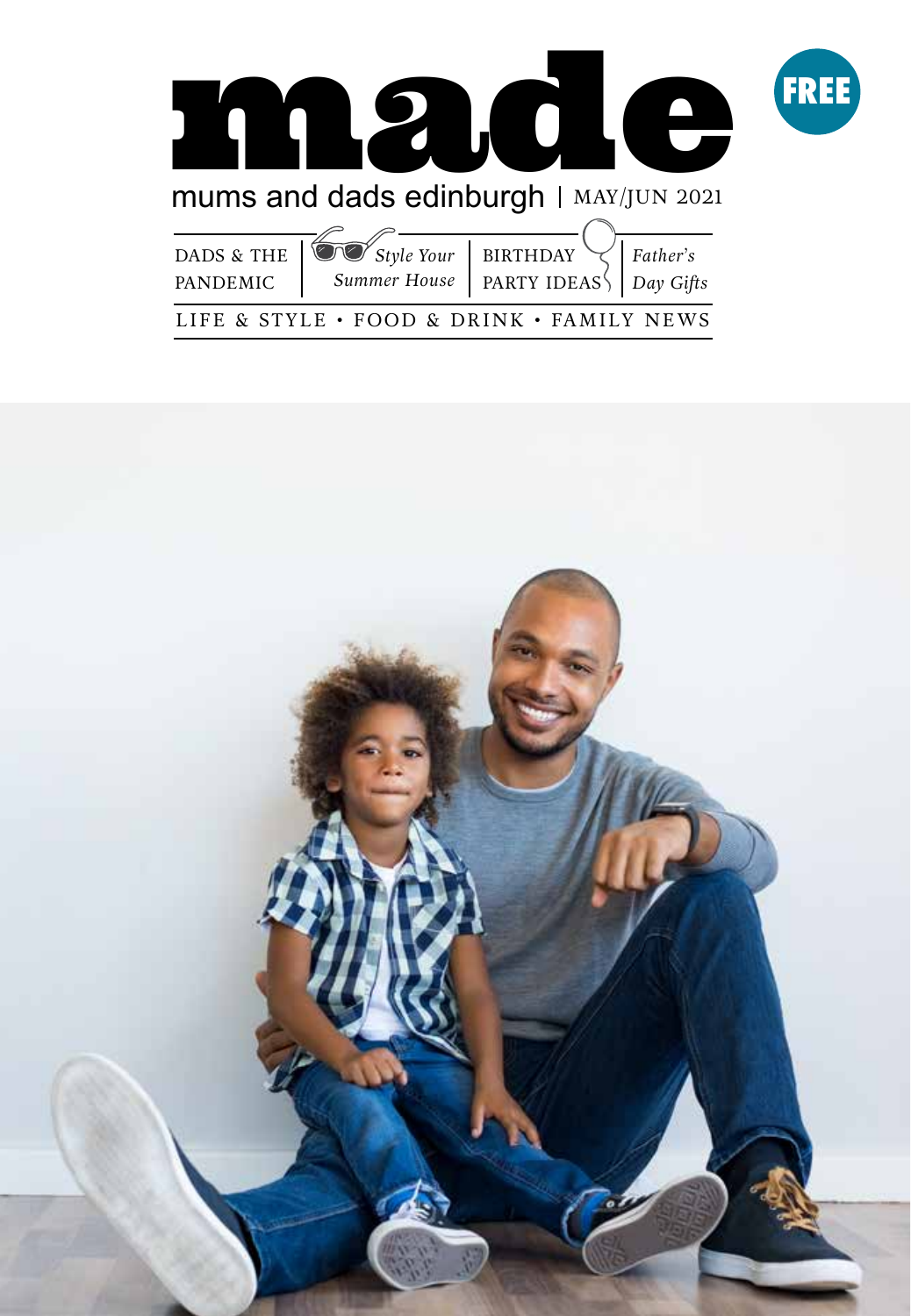

## **STUDYING NUTRITION HAS BEEN SO LIFE CHANGING; KNOWLEDGE TRULY IS POWER!"**

## **Alicia Cooper, CNM Nutritional Therapy Graduate**

**Having suffered from a period of ill health myself, I began to notice that everyone I spoke to – friends and family – all had an ailment of some sort. It got me thinking about the importance of nutrition and the role it plays in our physical and mental health.** 



his was the driving force that made me want to study nutrition; I wanted to help people understand their bodies so they can nourish themselves from the inside out. I've always worked in the food industry, in my own business

and as a freelance development chef, so my decision to study nutrition at the College of Naturopathic Medicine (CNM) was to continue my learning and progress further in my profession. As a recipe developer I became really interested in nutrition and I wanted to know more about the impact food has on our health.

I'm the owner and curator of Lifebox Food, one of the leading health and wellbeing subscription boxes in the UK and Europe. With so much misleading information out there and dubious advertising from food brands, I felt it was really important to embark on a nutrition qualification to help ensure our customers could trust Lifebox and my judgement on the products included in the boxes. I also wanted customers to feel enriched by the